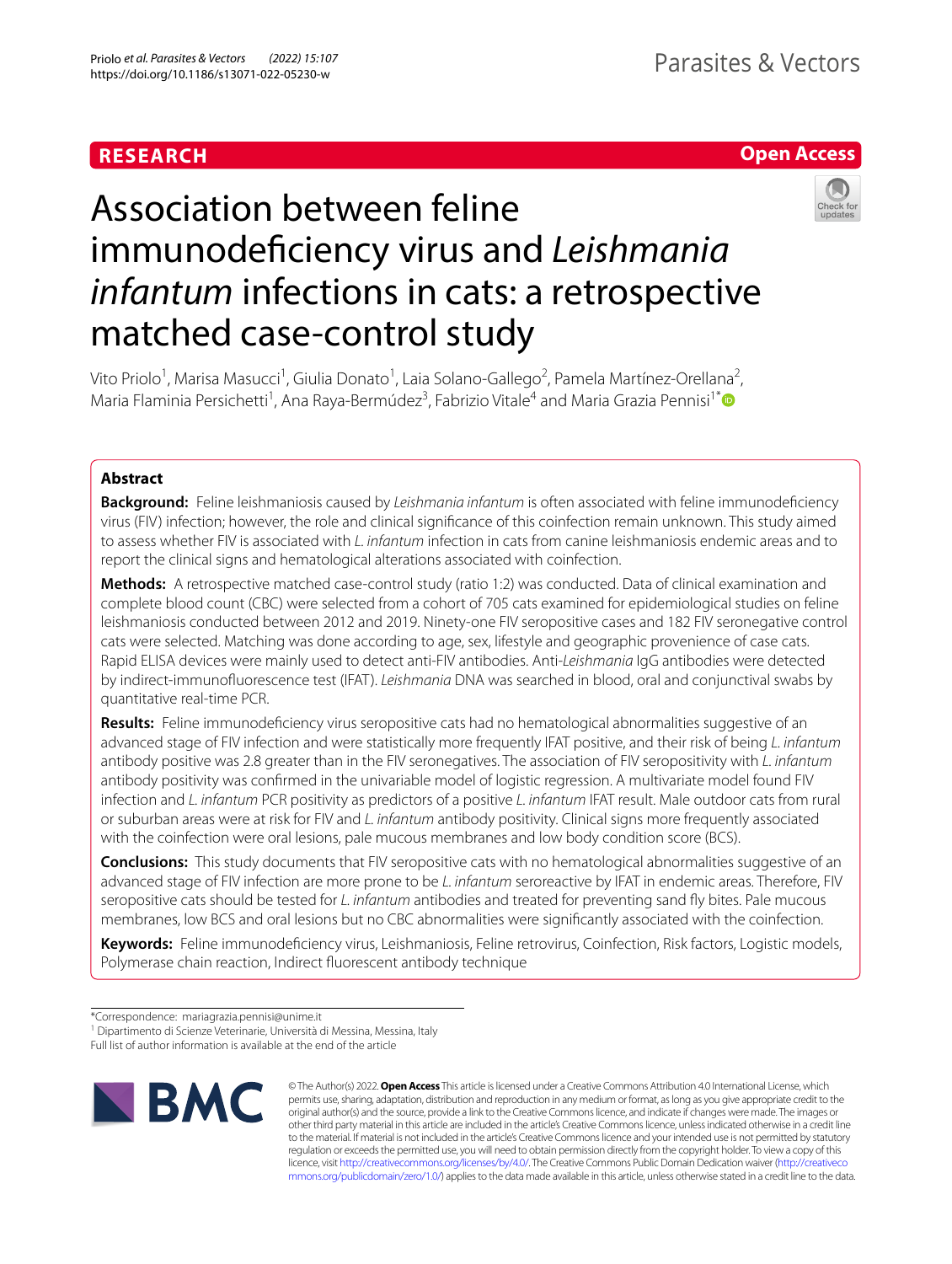# **Background**

Leishmaniosis is a vector-borne disease caused by protozoa of the *Leishmania* genus transmitted by sand fy bites. *Leishmania infantum* is the most widespread species and is of zoonotic concern, with dogs considered the main domestic reservoir in endemic areas. However, other domestic and wild animals are reported to be infectious to sand flies  $[1]$  $[1]$ . In recent years, an increasing number of case reports of feline leishmaniosis (FeL) and subclinical infections caused by *L. infantum* were documented in endemic areas of the Mediterranean basin [\[2](#page-8-1)], and FeL is considered an emerging feline disease [\[3](#page-8-2)]*.*

Many studies have confrmed that feline *L. infantum* infection is not negligible in areas where canine leishmaniosis is endemic [\[2](#page-8-1)]. However, diferent levels of endemicity and type of population under study or diferences in diagnostic methodologies may be responsible for the high variability in antibody or molecular prevalences reported in published studies [\[2\]](#page-8-1). Investigations have been performed on *L. infantum* prevalence in cats in Southern Italy for a long time, reporting an antibody prevalence between 6.9 and 59%  $[4-10]$  $[4-10]$  $[4-10]$  and a molecular prevalence between 1.3 and 61% [[5,](#page-8-5) [7–](#page-8-6)[9](#page-8-7), [11](#page-8-8), [12\]](#page-8-9). In Spain, the antibody prevalence reported ranges between 3.2 and 4.8% in the Madrid area  $[13–16]$  $[13–16]$  $[13–16]$  $[13–16]$ , between 2.2 and 16% in the northeast [\[17](#page-8-12)[–19](#page-8-13)] and 28.3% in the south of the country  $[20]$  $[20]$ . The molecular prevalence reported ranges between 0 and 0.43% in the Madrid area  $[13-16]$  $[13-16]$  $[13-16]$ , between 3 and 26% in the northeast [[6,](#page-8-15) [17](#page-8-12)[–19,](#page-8-13) [21\]](#page-9-0) and 25.7% in the south of the country [\[20\]](#page-8-14).

Feline immunodefciency virus (FIV) is a retrovirus distributed in feline populations worldwide and associated with adult, male and free-roaming cats because the main transmission path is via biting [[22\]](#page-9-1). Prevalence rates of FIV positivity are therefore infuenced by the characteristics of populations under study, and surveys reporting FIV prevalence in the same area of South Italy investigated in the present study found a wide range of positivity, between 7.6 and 37% [[6,](#page-8-15) [8](#page-8-16), [23](#page-9-2)]. FIV prevalence studies available from various regions of Spain reported ranges between 5.1 and 20.9% [[13–](#page-8-10)[15](#page-8-17), [17,](#page-8-12) [19](#page-8-13), [24](#page-9-3), [25\]](#page-9-4).

Among risk factors for feline *L. infantum* infection, coinfection with feline immunodeficiency virus is the most investigated. Many studies found a signifcant association between FIV and *L. infantum* positivity in cats [[5](#page-8-5), [9](#page-8-7), [10,](#page-8-4) [12,](#page-8-9) [19,](#page-8-13) [26–](#page-9-5)[28](#page-9-6)]. However, other studies did not document this association  $[8, 14, 17, 20, 29-32]$  $[8, 14, 17, 20, 29-32]$  $[8, 14, 17, 20, 29-32]$  $[8, 14, 17, 20, 29-32]$  $[8, 14, 17, 20, 29-32]$  $[8, 14, 17, 20, 29-32]$  $[8, 14, 17, 20, 29-32]$  $[8, 14, 17, 20, 29-32]$  $[8, 14, 17, 20, 29-32]$  $[8, 14, 17, 20, 29-32]$  $[8, 14, 17, 20, 29-32]$ . Therefore, the association between FIV and *L. infantum* infection in cats remains unclear. The aims of the present study were to assess whether FIV and *L. infantum* infections are associated in cats living in canine leishmaniosis endemic areas of South Italy (Calabria and Sicily) and Spain (Catalonia and Andalusia) and to investigate clinical signs and hematological abnormalities associated with this coinfection.

#### **Methods**

# **Study design, cat characteristics and selection**

A retrospective matched case–control study was carried out. Feline immunodefciency virus seropositive (cases) and FIV seronegative (controls) cats were selected from our research database if they were evaluated by physical examination and tested for FIV as well as for *L. infantum* by IFAT and PCR in blood, conjunctival and oral swabs with the same methodology. A population of 705 cats studied between 2012 and 2019 was examined. The assumptions were: alpha <5%, power  $\geq$ 80%, two controls per case, *L. infantum* positivity 17.3% (prevalence of the population where cases and controls were extracted from) and expected odds ratio  $(OR)$  of 2.5. The target sample size was 92 cases and 184 controls. Cases and controls were matched according to age (>6 months and exposed to sand fies for at least one transmission season), sex (male/female), lifestyle (indoor/outdoor) and geographical provenience (Sicily, Calabria, Catalonia, Andalusia) (Table [1](#page-2-0)). Cats were enrolled after their owners provided informed consent and in compliance with the requirements of ethics committees from the authors' academic institutions. The "Strengthening the Reporting of Observational Studies in Epidemiology" (STROBE) recommendations were followed to describe the study methods [[33\]](#page-9-9).

#### **Diagnosis of feline retroviral infections**

Diferent diagnostic tests were used in the period of time considered for the retrospective selection of matched cases and controls (2012–2019). In particular, anti-FIV antibodies were investigated with commercial kits (SNAP Combo Plus FeLV antigen and FIV antibody test, Idexx Laboratories, Westbrook, ME, USA; Pet Check FIV antibody test kit, IDEXX Laboratories, Westbrook, ME, USA; INgezim FIV, Ingenasa, Madrid, Spain). The FeLV positivity was assessed by a rapid ELISA test detecting p27 antigenemia (SNAP Combo Plus FeLV antigen and FIV antibody test, Idexx Laboratories, Westbrook, ME, USA) or by blood real-time PCR (U3 region LTR-genesig® Advanced kit, Rownhams, UK). All tests were performed according to the manufacturer's protocol.

# **Leishmania infantum**

# *IFAT*

Antigen slides were produced by C.Re.Na.L (Centro di Referenza Nazionale per la Leishmaniosi, Palermo, Italy) using *L. infantum* strain MHOM/IT/80/IPT1. A fuoresceinated anti-cat immunoglobulin G (IgG) antibody [working anti-feline IgG (H+L)-FITC, Fuller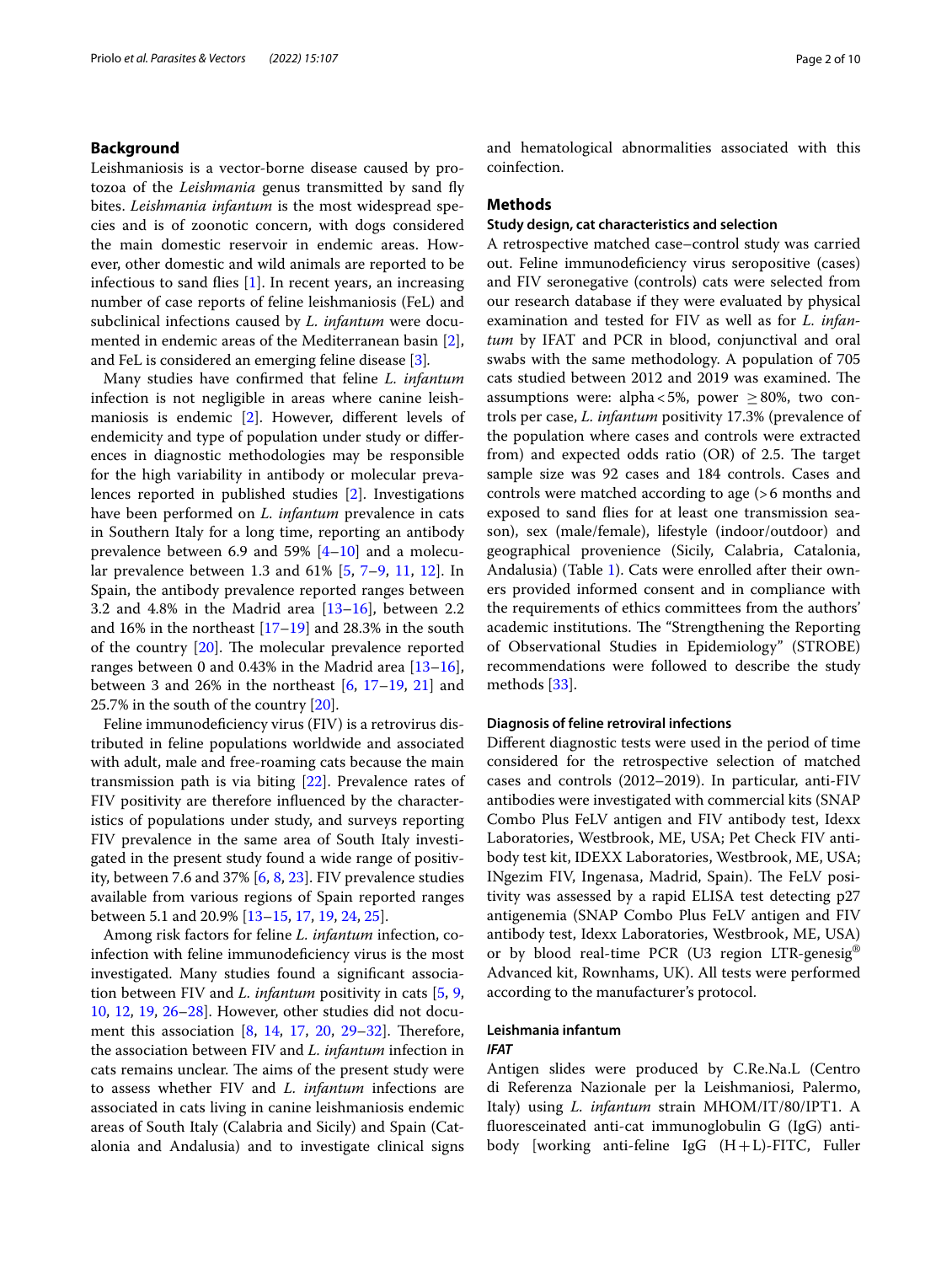| Variable                | Cases          |        | Controls   |         | Total      |         |
|-------------------------|----------------|--------|------------|---------|------------|---------|
|                         | $\hbox{N}$     | (% )   | $\hbox{N}$ | $(\% )$ | $\hbox{N}$ | $(\% )$ |
| Sex                     |                |        |            |         |            |         |
| Male                    | 61             | (67)   | 122        | (67)    | 183        | (67)    |
| Female                  | 30             | (33)   | 60         | (33)    | 90         | (33)    |
| Reproductive status     |                |        |            |         |            |         |
| Neutered                | 44             | (48.3) | 79         | (43.4)  | 123        | (45.1)  |
| Not neutered            | 47             | (51.7) | 103        | (56.6)  | 150        | (54.9)  |
| Hair                    |                |        |            |         |            |         |
| Short                   | 59             | (64.8) | 126        | (69.3)  | 185        | (67.8)  |
| Medium                  | 18             | (19.8) | 21         | (11.5)  | 39         | (14.3)  |
| Long                    | 3              | (3.3)  | 13         | (7.1)   | 16         | (5.8)   |
| Missing                 | 11             | (12.1) | 22         | (12.1)  | 33         | (12.1)  |
| Age                     |                |        |            |         |            |         |
| $\leq$ 24 months        | 26             | (28.6) | 52         | (28.6)  | 78         | (28.6)  |
| > 24 months             | 65             | (71.4) | 130        | (71.4)  | 195        | (71.4)  |
| Geographic area         |                |        |            |         |            |         |
| Italy                   | 80             | (87.9) | 160        | (87.9)  | 240        | (87.9)  |
| Calabria                | 36             | (39.6) | $70\,$     | (38.5)  | 106        | (38.8)  |
| Sicily                  | 44             | (48.3) | $90\,$     | (49.4)  | 134        | (49.1)  |
| Spain                   | 11             | (12.1) | 22         | (12.1)  | 33         | (12.1)  |
| Catalonia               | 7              | (7.7)  | 14         | (7.7)   | 21         | (7.7)   |
| Andalusia               | $\overline{4}$ | (4.4)  | 8          | (4.4)   | 12         | (4.4)   |
| Lifestyle and household |                |        |            |         |            |         |
| Indoor                  | 19             | (20.9) | 41         | (22.5)  | 60         | (21.9)  |
| Outdor                  | 72             | (79.1) | 141        | (77.5)  | 213        | (78.1)  |
| Owned                   | 19             | (20.9) | 45         | (24.7)  | 64         | (23.4)  |
| Stray                   | 32             | (35.2) | 57         | (31.3)  | 89         | (32.6)  |
| Missing                 | 40             | (43.9) | 80         | (44)    | 120        | (44)    |
| Single-cat              | 59             | (64.8) | 108        | (59.3)  | 167        | (61.2)  |
| Multi-cat               | 18             | (19.8) | 60         | (33)    | 78         | (28.6)  |
| Missing                 | 14             | (15.4) | 14         | (7.7)   | 28         | (10.2)  |
| Environment             |                |        |            |         |            |         |
| Rural and suburban      | 32             | (35.2) | 67         | (36.8)  | 99         | (36.3)  |
| Urban                   | 53             | (58.2) | 98         | (53.8)  | 151        | (55.3)  |
| Missing                 | 6              | (6.6)  | 17         | (9.3)   | 23         | (8.4)   |

<span id="page-2-0"></span>Table 1 Signalment and history data of 91 feline immunodeficiency virus (FIV)-positive cases and 182 FIV-negative controls, with description of number (N) and percentage (%) of cats recorded for each variable

Laboratories, Fullerton, CA, USA] was used according to Persichetti et al. (2016), and the endpoint titer of positive samples was determined preparing serial two-fold dilutions of serum starting from 1:20. The cutoff value for positivity was set at 1:80 [\[34,](#page-9-10) [35](#page-9-11)]. Fluorescence microscope readings were done by a unique operator (MM).

# *PCR*

The EDTA blood and swab DNA was extracted using the PureLink Genomic DNA kit (Invitrogen, Life Technologies Waltham, MA, USA). Blood from a clinically

# **Complete blood count**

ously described [[36](#page-9-12)].

Complete blood count (CBC) was performed using a laser hematology analyzer (IDEXX ProCyte Dx

healthy non-infected cat was always used as a negative control. The quantitative real-time polymerase chain reaction (RT-PCR) was carried out in a CFX96 Real-time System (Bio-Rad Laboratories s.r.l., Hercules, CA, USA) using TaqMan Master Mix (Applied Biosystems by ThermoFisher, Waltham, MA, USA) and performed as previ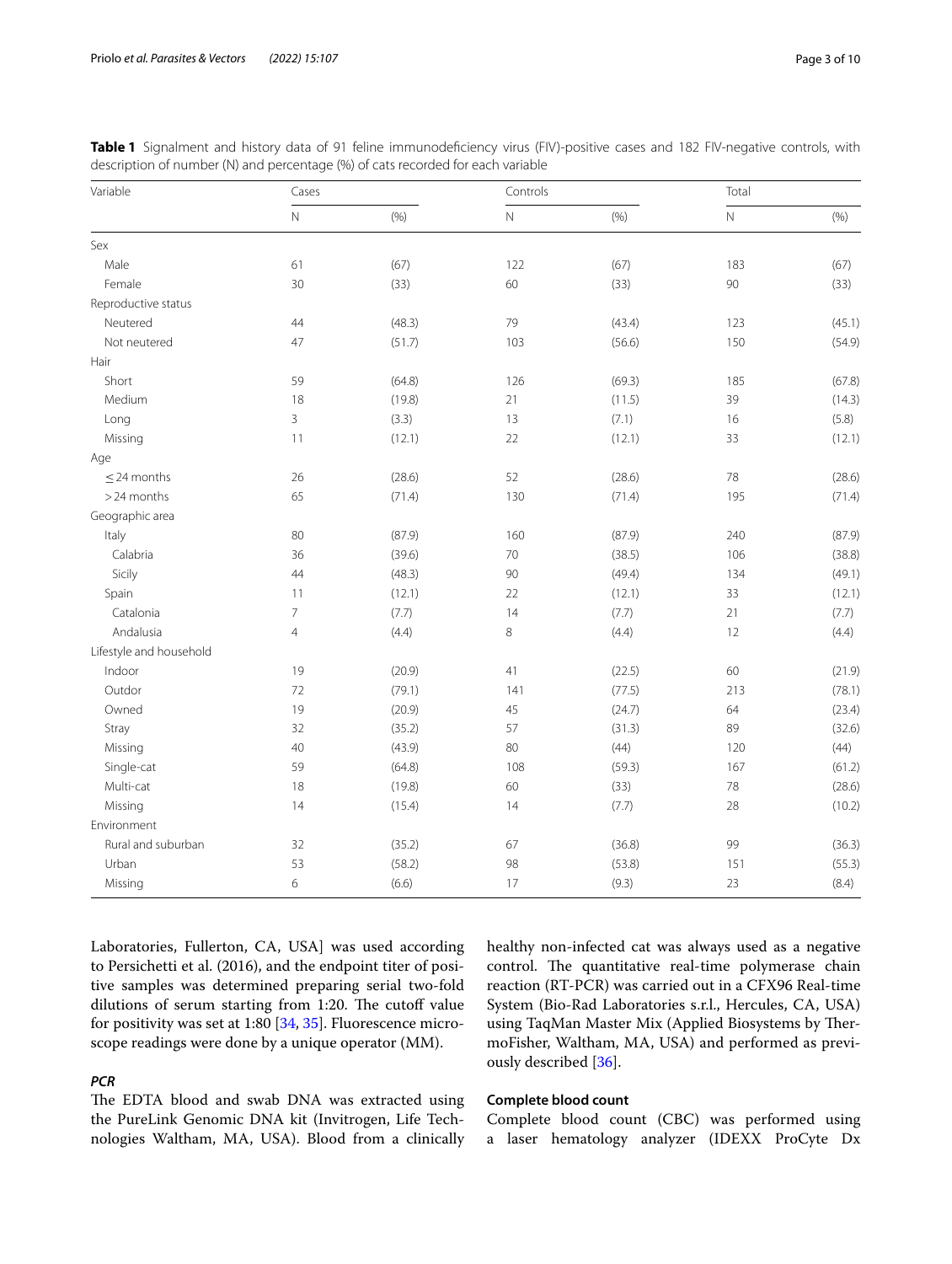Hematology Analyzer, IDEXX laboratories, Westbrook, ME, USA). Reference intervals of statistically analyzed CBC parameters are listed in Additional fle 1: Table S1. Blood smears were stained by May Grünwald-Giemsa staining and examined for morphological abnormalities and platelet concentration estimate.

# **Variables**

Data extracted from the database and included in the statistical analysis were: (1) FIV and *L. infantum* diagnostic test results: anti-FIV antibodies (positive/negative); IFAT anti-*L. infantum* antibodies (titer≥1:80/≤1:40); *L. infantum* PCR assay (positive/negative PCR test from blood and/or swabs); *L. infantum* IFAT and PCR tests (positive/negative at both tests); (2) potential risk factors for FIV and *L. infantum* positivity from signalment and history data set: sex (male/female), age (months), age group [two different cutoff values for age group setting were analyzed as they infuence the exposure of cats to a diferent number of transmission seasons: 24 months  $\left($  < 24 months $\left/$  > 24 months) and 36 months  $({\leq}36$  months/>36 months)], hair (shorthaired, mediumlonghaired, longhaired), lifestyle and origin (indoor/ outdoor; single-cat/multi-cat household; stray/owned), provenience (Sicily, Calabria, Catalonia, Andalusia), environment (rural and suburban/ urban); (3) clinical abnormalities more frequently detected in the 273 cats (8–37% of them): poor body condition score (BCS)  $\left($  < 3.5/5: underweight,  $\geq$  3.5/5 normal and overweight), cutaneous (presence/absence of at least one of the following: ulcers, papules, nodules, crusts, scales and alopecia), oral (presence/absence of at least one of the following: gingivitis, stomatitis) and ocular (presence/absence of at least one of the following: blepharitis, conjunctivitis, keratitis, uveitis and panophthalmitis) lesions, enlarged lymph nodes (presence/absence), pale mucous membranes (pale/ normal); (4) CBC abnormalities: anemia (and anemia severity: low, moderate or severe), neutrophilia, neutropenia, monocytosis, lymphocytosis, lymphopenia, eosinophilia, eosinopenia, basophilia, thrombocytopenia.

#### **Statistical analysis**

Statistical analyses were performed using Stata 16 (Stata-Corp LP, College Station, TX).

Data set was evaluated for normal distribution by skewness and kurtosis test. *T*-test was used in case of normal distribution and Mann-Whitney *U* test when data were not normally distributed to make comparisons. According to FIV and *Leishmania* status, diferences between groups were evaluated, and the IFAT titers between cases and controls were also compared. Odds ratios (OR) and 95% confdence intervals (CI) of *Leishmania* and FIV positivity were calculated and stratifed according to the other variables studied. We used a univariate logistic regression model adjusted for all variables studied, and only the statistically signifcant ones were reported ( $P \leq 0.05$ ). Multivariable models were computed using statistically signifcant univariate models (*P*≤0.05) considering two diferent categories: (1) risk factors; (2) clinical signs and CBC changes. Overall, 13 sets of multivariable logistic regression were constructed. Statistical analyses of *L. infantum* tests were carried out separately for IFAT, PCR and positivity to both tests. *P*-value was considered significant for values  $\leq 0.05$ .

#### **Results**

# **Description and analysis of clinical characteristics of cases and controls**

A total of 273 cats were selected with a 1:2 case/control ratio. The 273 sera were tested for anti-FIV antibodies, and 264 of them were also tested for FeLV and found negative. In particular, 144 sera were tested with SNAP Combo Plus FeLV antigen and FIV antibody rapid test (Idexx Laboratories, Westbrook, ME, USA). One hundred twenty cats were tested for anti-FIV antibodies by Pet Check FIV antibody test kit (IDEXX Laboratories. Westbrook, ME, USA) and by blood PCR for FeLV (U3 region LTR-genesig® Advanced kit, Rownhams, UK). Nine sera were tested for anti-FIV antibodies by ELISA (INgezim FIV, Ingenasa, Madrid, Spain).

The 182 controls were matched to 91 cases, and the diferences between the two groups according to the matched variables were not statistically signifcant (Fisher's exact test). Signalment and history data of both case and control cats are reported in Table [1.](#page-2-0) The age of cats was the unique normally distributed variable (range 7–204 months; mean 66.1 months $\pm$ 48), and the difference of mean ages (cases:  $67.2$  months $\pm$ 47.4; controls: 64.9 months  $\pm$  48.1) of the two groups was not statistically significant  $(t$ -test). The two different cutoff values used for age group settings did not yield diferent results, and we reported results obtained with age group cutoff set at 24 months. No statistically significant differences were found in the other clinical characteristics of the two groups of cats examined in addition to the ones used to match cases and controls (Fisher's exact test and chi-square test). The clinical features considered in the selected cats are listed in Table [2.](#page-4-0) The proportion of cats with enlarged lymph nodes and skin lesions was higher among FIV-seropositive cats than the FIV seronegatives [Fisher's exact test: *P*=0.025 (OR=1.765; 95% CI 1.05–2.944) and *P*=0.023 (OR=1.978; 95% CI 1.081– 3.562), respectively] (Table [2](#page-4-0)). Additionally, the ratios of neutrophilia and monocytosis were higher among cases than controls [Fisher's exact test, respectively: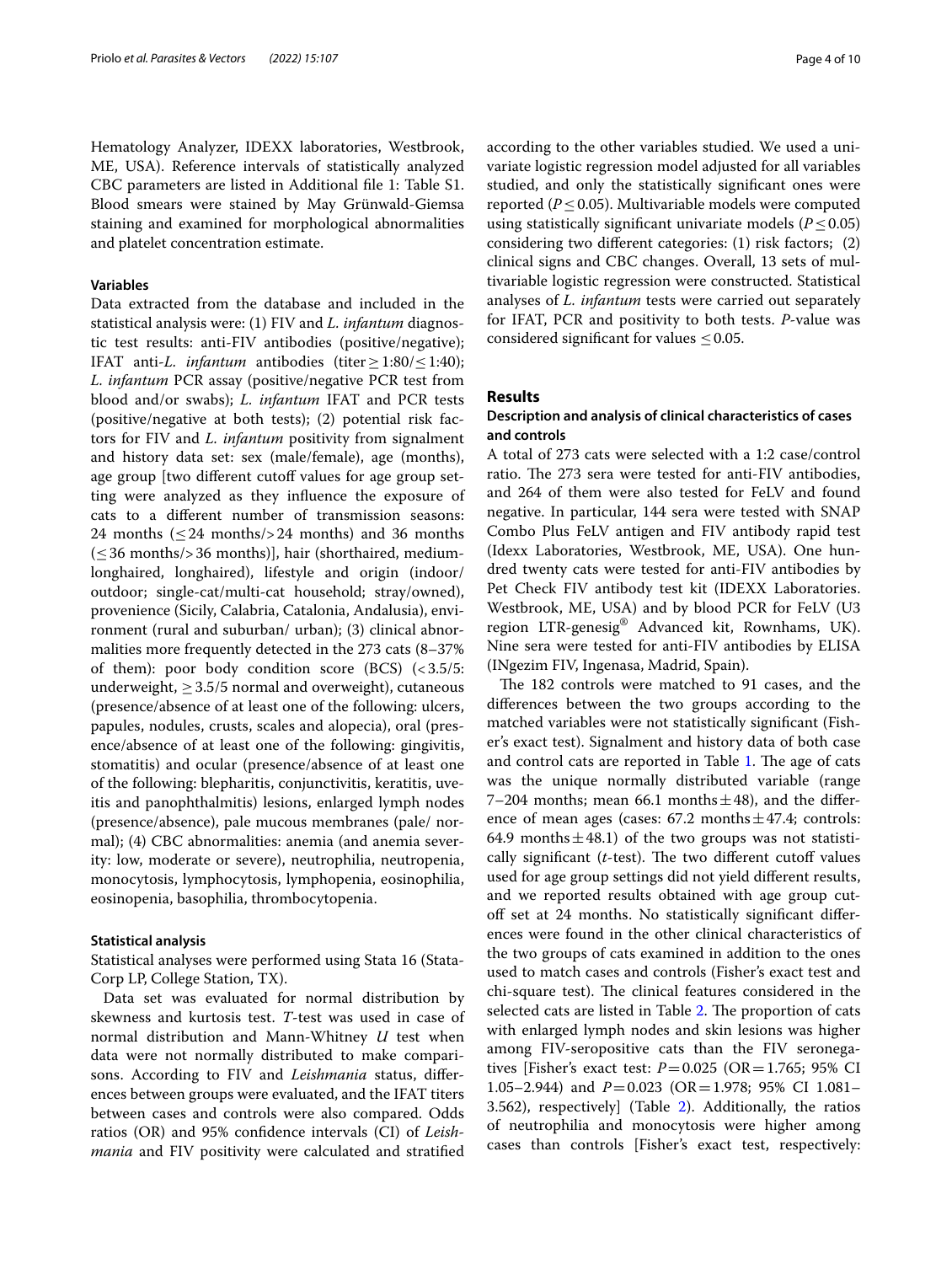| Variable                  | Cases          |                          | Controls     |                          | Total        |                          |
|---------------------------|----------------|--------------------------|--------------|--------------------------|--------------|--------------------------|
|                           | $\bar{\rm N}$  | (% )                     | $\hbox{N}$   | (% )                     | $\hbox{N}$   | (% )                     |
| Body condition score      |                |                          |              |                          |              |                          |
| Normal or overweight      | 60             | (65.9)                   | 113          | (62.1)                   | 173          | (79)                     |
| Underweight               | 20             | (22)                     | 26           | (14.3)                   | 46           | (21)                     |
| Total                     | 80             | $\equiv$                 | 139          | $\equiv$                 | 219          | $\frac{1}{2}$            |
| Missing                   | 11             | (12.1)                   | 43           | (23.6)                   | 54           | (19.7)                   |
| Mucous membranes          |                |                          |              |                          |              |                          |
| Normal                    | 80             | (87.9)                   | 166          | (86.5)                   | 246          | (91.8)                   |
| Pale                      | 9              | (9.9)                    | 13           | (7.1)                    | 22           | (8.2)                    |
| Total                     | 89             | ÷,                       | 179          | $\overline{\phantom{a}}$ | 268          | $\overline{\phantom{0}}$ |
| Missing                   | $\overline{2}$ | (2.2)                    | 3            | (1.6)                    | 5            | 1.8                      |
| Lymph nodes <sup>a</sup>  |                |                          |              |                          |              |                          |
| Enlarged                  | 37             | (40.7)                   | 52           | (28.6)                   | 89           | (33)                     |
| Normal                    | 52             | (57.1)                   | 129          | (70.9)                   | 181          | (67)                     |
| Total                     | 89             | ÷,                       | 181          | $\equiv$                 | 270          | $\overline{\phantom{0}}$ |
| Missing                   | $\overline{2}$ | (2.2)                    | $\mathbf{1}$ | (0.5)                    | 3            | (1.09)                   |
| Ocular lesions            |                |                          |              |                          |              |                          |
| Presence                  | 13             | (14.3)                   | 24           | (13.1)                   | 37           | (13.6)                   |
| Absence                   | 78             | (85.7)                   | 157          | (86.3)                   | 235          | (86.4)                   |
| Total                     | 91             | $\qquad \qquad -$        | 171          | $\equiv$                 | 272          | $\overline{\phantom{0}}$ |
| Missing                   | $\mathbf 0$    | ÷                        | $\mathbf{1}$ | (0.5)                    | $\mathbf{1}$ | (0.5)                    |
| Skin lesions <sup>a</sup> |                |                          |              |                          |              |                          |
| Presence                  | 27             | (29.7)                   | 32           | (17.6)                   | 59           | (21.6)                   |
| Absence                   | 64             | (70.3)                   | 150          | (82.4)                   | 214          | (78.4)                   |
| Total                     | 91             | ÷                        | 182          | $\qquad \qquad -$        | 273          |                          |
| Oral lesions              |                |                          |              |                          |              |                          |
| Presence                  | 40             | (44)                     | 46           | (25.3)                   | 86           | (36.7)                   |
| Absence                   | 50             | (55)                     | 98           | (53.8)                   | 148          | (63.2)                   |
| Total                     | 90             | $\overline{\phantom{0}}$ | 144          | ÷                        | 234          | -                        |
| Missing                   | $\mathbf{1}$   | (1)                      | 38           | (20.1)                   | 39           | (14.3)                   |

<span id="page-4-0"></span>**Table 2** Clinical findings considered in the 91 feline immunodeficiency virus (FIV)-positive cases and 182 FIV-negative controls, with description of number (N) and percentage (%) of cats recorded for each variable

<sup>a</sup> Statistically significant Fisher's exact test

*P*=0.002 (OR=2.513; 95% CI 1.337–4.513) and *P*<0.001  $(OR = 3.661; 95\% CI 1.851 - 7.108)$  $(OR = 3.661; 95\% CI 1.851 - 7.108)$  $(OR = 3.661; 95\% CI 1.851 - 7.108)$ , respectively] (Table 3).

#### *Leishmania infantum* **and FIV positivity association**

*Leishmania infantum* IFAT and PCR results are displayed in Table [4](#page-5-1). Cases were statistically more frequently IFAT positive than controls [Fisher's exact test:  $P = 0.001$  $(OR = 2.765; 95\% CI 1.482 - 5.249)$ ], but the difference was not signifcant when considering the PCR test results or both tests (Fisher's exact test). Feline immunodefciency virus infection was associated only with an increased risk of *L. infantum* antibody positivity detected by IFAT, and the ORs of strata for selected covariates in FIV and IFAT *L. infantum*-positive cats are summarized in Table [5.](#page-5-2)

Medians of IFAT titers of positive cases and controls were not statistically diferent (Mann-Whitney *U*-test).

The results of univariable and multivariable analyses of signifcant risk factors and clinical abnormalities are listed in Table [6.](#page-6-0) In the univariable models, *L. infantum* antibody positivity was signifcantly associated with FIV antibody positivity, but this association was not found with PCR positivity (logistic regression:  $P=0.002$ ). A unique multivariable model yielding signifcant associations was obtained, and it was with *L. infantum* antibody positivity, anti-FIV antibody positivity and *L. infantum* PCR (logistic regression: *P*<0.0001). Logistic regression models did not fnd signifcant associations of risk factors and clinical abnormalities considered for *L. infantum* and FIV-positive cats.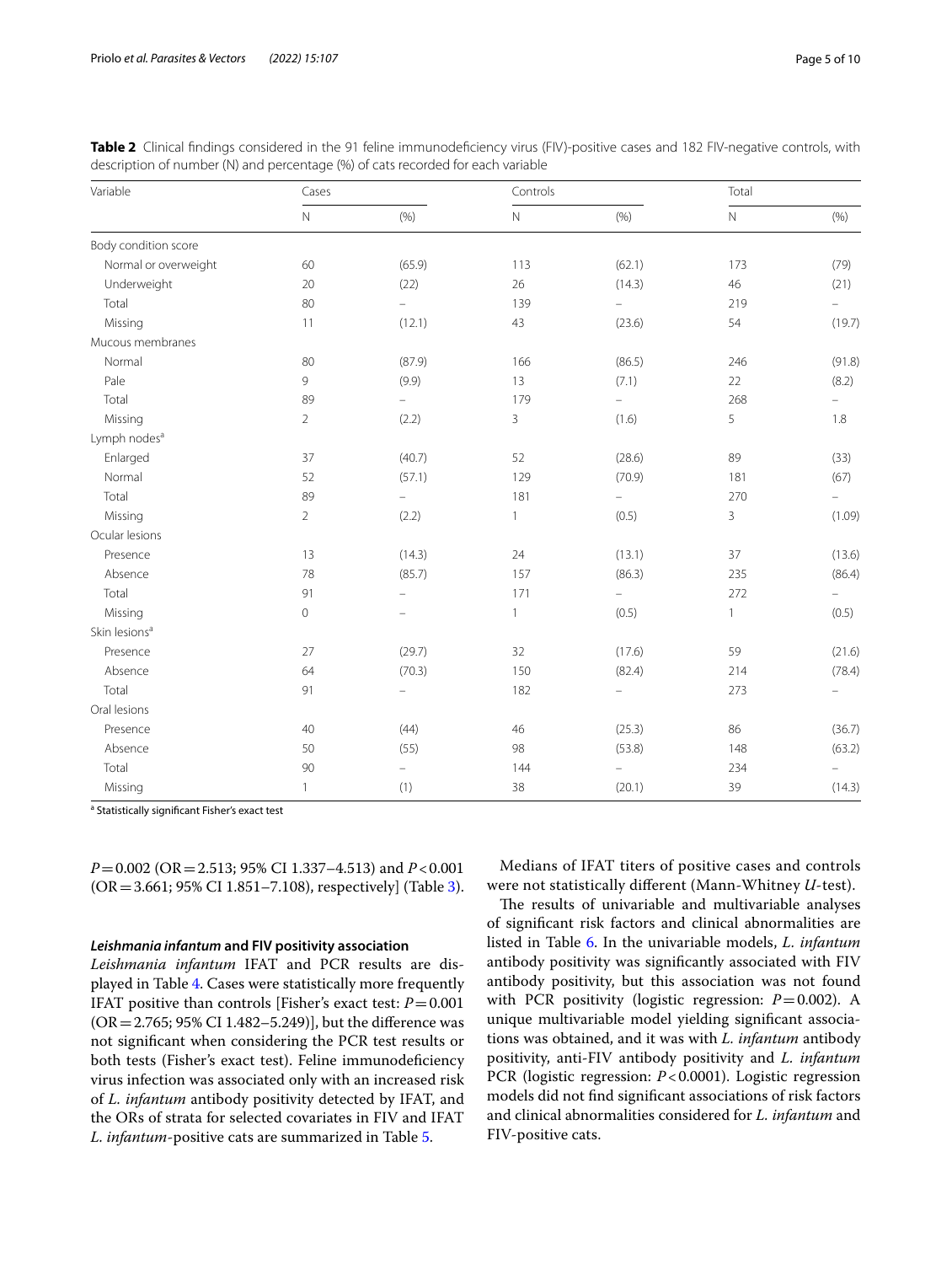| Variable                  | Cases |        |     |        | Total |        |
|---------------------------|-------|--------|-----|--------|-------|--------|
|                           | N     | (% )   | N   | (% )   | N     | (% )   |
| Neutrophilia <sup>a</sup> |       |        |     |        |       |        |
| Presence                  | 28    | (30.8) | 32  | (17.6) | 60    | (22)   |
| Absence                   | 47    | (51.6) | 135 | (74.2) | 182   | (66.7) |
| Missing                   | 16    | (17.6) | 15  | (8.2)  | 31    | (11.3) |
| Monocytosis <sup>a</sup>  |       |        |     |        |       |        |
| Presence                  | 23    | (25.3) | 18  | (9.9)  | 41    | (15)   |
| Absence                   | 52    | (57.1) | 149 | (81.9) | 201   | (73.6) |
| Missing                   | 16    | (17.6) | 15  | (8.2)  | 31    | (11.4) |

<span id="page-5-0"></span>**Table 3** Statistically significant hematological changes in 91 feline immunodeficiency virus (FIV)-positive cases compared to 182 FIVnegative controls, with description of number (N) and percentage (%) of cats recorded for each variable

<sup>a</sup> Statistically significant Fisher's exact test

<span id="page-5-1"></span>**Table 4** Positivity to *L. infantum* tests of 91 feline immunodefciency virus (FIV)-positive cases and 182 FIV-negative controls, with description of number (N) and percentage (%) of cats recorded for each variable

| Variable            | Cases |        | Controls |        |
|---------------------|-------|--------|----------|--------|
|                     | Ν     | $\%$   | Ν        | %      |
| IFAT <sup>a</sup>   |       |        |          |        |
| Positive            | 26    | (28.6) | 23       | (12.7) |
| Negative            | 65    | (71.4) | 159      | (87.3) |
| <b>PCR</b>          |       |        |          |        |
| Positive            | 7     | (7.7)  | 10       | (5.5)  |
| Negative            | 84    | (92.3) | 172      | (94.5) |
| <b>IFAT and PCR</b> |       |        |          |        |
| Positive            | 6     | (6.6)  | 3        | (1.7)  |
| Negative            | 85    | (93.4) | 179      | (98.3) |

<sup>a</sup> Statistically significant Fisher's exact test

# **Discussion**

## **Clinical characteristics of cases and controls**

Feline immunodefciency virus is a RNA virus belonging to the family Retroviridae, subfamily Lentiviridae, a group of viruses known to cause life-long infections with protracted incubation periods [[22\]](#page-9-1). Immunosuppression is determined in FIV-positive cats by a progressive decline in CD4+ T cells number, reduction in the CD4+/CD8+ ratio, generalized lymphoid depletion, reduced ability to respond to antigenic stimulation and dysregulation of cytokine production [\[22](#page-9-1)]. Immunosuppression contributes to secondary and opportunistic infections but FIV-positive cats remain clinically healthy for years, depending on the infecting isolate  $[22]$  $[22]$ . The FIV seropositive case cats of this study difered from controls regarding clinical abnormalities observed in the 273 studied cats. In particular, FIV seropositive cats more frequently <span id="page-5-2"></span>**Table 5** Odds ratios (OR), 95% confidence intervals (CI) and *P*-values for feline immunodefciency virus (FIV) and IFAT *L. infantum* positivity (IFAT/FIV) according to the selected covariates

|                             | OR    | CI           | $\mathsf{P}$ |
|-----------------------------|-------|--------------|--------------|
| <b>IFAT\FIV</b>             | 2.765 | 1.399-5.459  | 0.001        |
| Covariables: risk factors   |       |              |              |
| Sex                         |       |              |              |
| Female                      | 1.978 | 0.536-7.052  | 0.001        |
| Male                        | 3.226 | 1.398-7.471  | 0.001        |
| Lifestyle and environment   |       |              |              |
| Indoor                      | 2.466 | 0.397-14.899 | 0.001        |
| Outdoor                     | 2.825 | 1.325-6.020  | 0.001        |
| Urban area                  | 2.580 | 1.026-6.488  | 0.001        |
| Suburban/rural area         | 3.352 | 1.026-11.04  | 0.001        |
| Covariables: clinical signs |       |              |              |
| Oral lesions                |       |              |              |
| Absent                      | 1.736 | 0.583-5.005  | 0.014        |
| Present                     | 3.039 | 1.056-9.026  | 0.014        |
| Body condition score        |       |              |              |
| Underweight                 | 6.273 | 1.193-41.415 | 0.019        |
| Normal or overweight        | 1.606 | 0.674-3.755  | 0.019        |
| Mucous membranes            |       |              |              |
| Normal                      | 2.175 | 1.012-4.684  | 0.004        |
| Pale                        | 15    | 1.030-766.4  | 0.004        |

showed enlarged lymph nodes and skin lesions. Peripheral lymphadenomegaly is reported in both early and more advanced stages of FIV infection and is directly caused by the virus as well as by secondary infections, immune-mediated and neoplastic conditions observed in FIV-positive individuals [[22\]](#page-9-1). Miscellaneous skin diseases are described in FIV-positive cats, and they are mainly caused by secondary and opportunistic infections that may have a more severe and prolonged course compared to FIV negative cats [[37](#page-9-13)].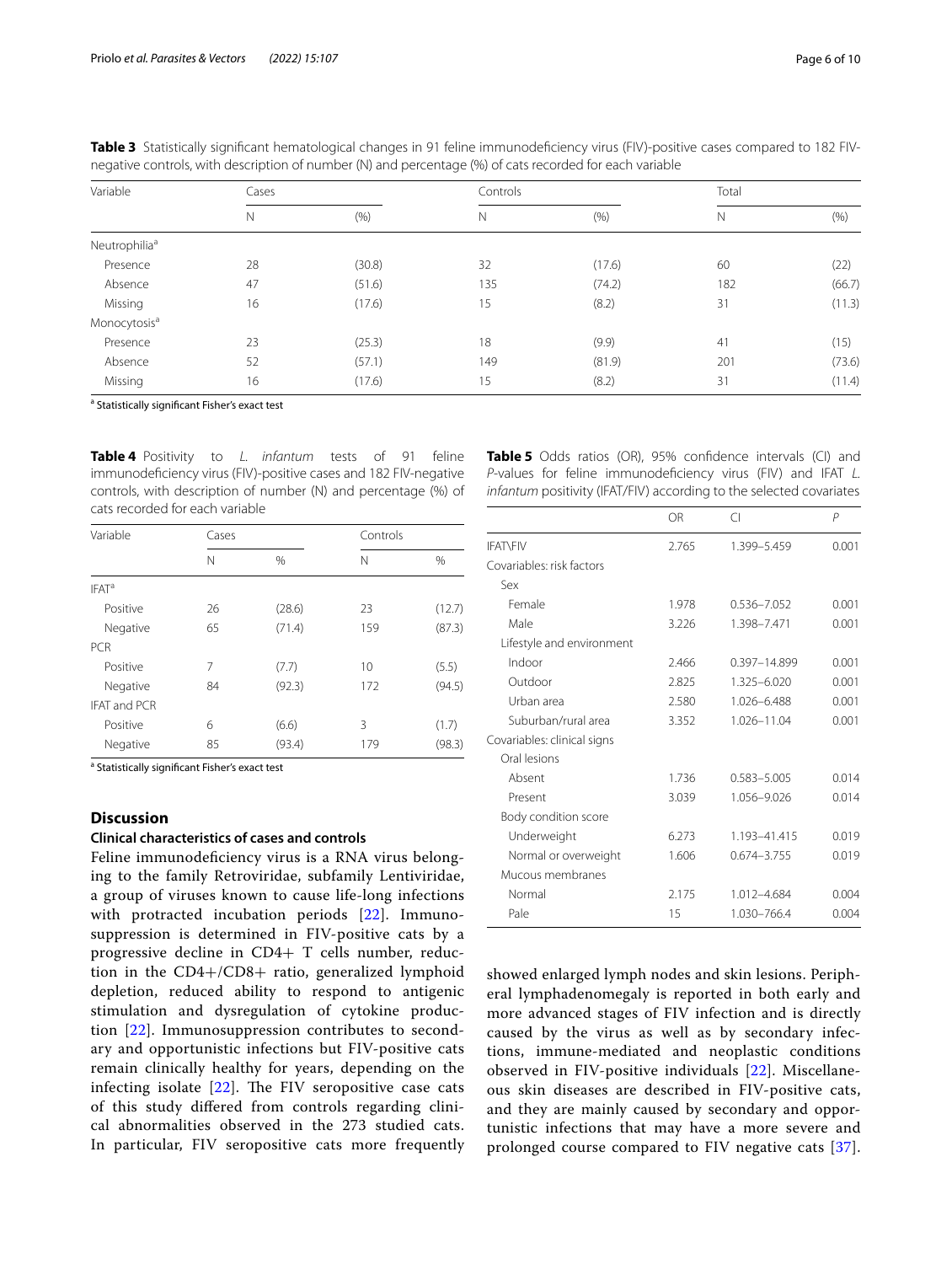| Variable                   | N   | $LR$ chi <sup>2</sup> | Coef     | <b>SE</b> | $\mathcal P$ | CI                  | Model P |  |
|----------------------------|-----|-----------------------|----------|-----------|--------------|---------------------|---------|--|
| L.infantum IFAT            |     | Univariate models     |          |           |              |                     |         |  |
| FIV positivity             | 273 | 9.96                  | 1.017    | 0.322     | 0.002        | $0.386 - 1.648$     | 0.002   |  |
| L. infantum PCR positivity | 273 | 14.19                 | 2.101    | 0.554     | 0.000        | 1.014-3.187         | 0.000   |  |
| Age group                  | 273 | 4.77                  | 0.481    | 0.223     | 0.031        | 0.0436-0.919        | 0.029   |  |
| Oral lesions               | 234 | 9.32                  | 1.020    | 0.336     | 0.002        | $0.361 - 1.679$     | 0.002   |  |
| Anemia                     | 241 | 4.72                  | 0.780    | 0.352     | 0.027        | 0.0909-1.469        | 0.030   |  |
| Monocytosis                | 242 | 4.32                  | 0.824    | 0.385     | 0.032        | $0.0703 - 1.578$    | 0.038   |  |
| L.infantum IFAT            |     | Multivariate model    |          |           |              |                     |         |  |
| FIV positivity             | 273 | 23.01                 | 0.993    | 0.334     | 0.003        | $0.338 - 1.646$     | 0.000   |  |
| L. infantum PCR positivity | 273 |                       | 2.064    | 0.560     | 0.000        | $0.046 - 3.181$     |         |  |
| L. infantum PCR            |     | Univariate models     |          |           |              |                     |         |  |
| L.infantum IFAT positivity | 273 | 14.19                 | 2.101    | 0.554     | 0.000        | 1.014-3.187         | 0.000   |  |
| Age group                  | 273 | 6.05                  | 0.947    | 0.405     | 0.020        | $0.152 - 1.742$     | 0.014   |  |
| <b>BCS</b>                 | 219 | 7.92                  | $-1.295$ | 0.481     | 0.007        | $-2.239 - (-0.351)$ | 0.005   |  |
| Monocytosis                | 242 | 7.74                  | 1.607    | 0.550     | 0.004        | $0.525 - 2.681$     | 0.005   |  |
| Eosinophilia               | 242 | 4.74                  | 1.801    | 0.730     | 0.014        | $0.371 - 3.231$     | 0.029   |  |

<span id="page-6-0"></span>**Table 6** Univariate and multivariate analyses of signifcant risk factors and clinical abnormalities according to *L. infantum* positivity

LR chi2 , likelihood ratio chi-square test; Coef, logistic regression coefcient; SE, standard error; *P, P*-value; CI, 95% confdence interval; Model *P, P*-value model

Additionally, cutaneous neoplasms (particularly carcinomas) are reported with high rates in FIV-positive cats [[37](#page-9-13)]. In the present study, FIV seropositive cats had hematological abnormalities related only to increased neutrophil and monocyte concentration. In agreement with the present results, neutrophilia [[38\]](#page-9-14) and monocytosis [\[38,](#page-9-14) [39\]](#page-9-15) were the most common hematological abnormalities seen at the time of the frst diagnosis in cats with naturally occurring FIV infection in previous studies [[39](#page-9-15), [40](#page-9-16)]. During the asymptomatic phase of FIV infection, the number of granulocyte/macrophage and erythroid progenitors is unchanged  $[40]$  $[40]$ , and cats have a normal hematological response to concurrent diseases [\[38](#page-9-14)]. Conversely, in advanced stages of FIV infection cytopenia (anemia, leukopenia, neutropenia, and lymphopenia) is more common [[40](#page-9-16)]. In this study, the stage of FIV infection was not assessed with immunological markers, and this is a limitation shared with all feld studies that have so far investigated the association between FIV and *L. infantum* infections. Based on hematological fndings, we assume that many of these cats were not in terminal stages of the disease. FIV-induced immunosuppression could have facilitated a secondary or opportunistic infection, to which an appropriate infammatory response (neutrophilic and monocytic) was made [[38](#page-9-14)]. However, it is important to highlight that neutrophilia is also compatible with stress leukogram, immune-mediated disorders, neoplasia and tissue necrosis and that monocytosis may also occur in many of these conditions [[41](#page-9-17)].

#### *Leishmania infantum* **and FIV positivity association**

We found that FIV antibody positivity was associated with IFAT antibody positivity to *L. infantum* in cats from areas endemic for both infections. In particular, FIV seropositive cats had a 2.8 times higher risk to be *L. infantum* antibody positive. Similarly to a previous study, we did not fnd diferences in the antibody titer among the two groups [[6\]](#page-8-15). Additionally, this association was confrmed by the logistic regression analysis performed in the univariable model and in the signifcant multivariable model constructed. Previous studies evaluating risk factors for *L. infantum* positivity, such as FIV seropositivity, were prevalence studies that analyzed cross-sectional data [\[5](#page-8-5), [9,](#page-8-7) [10](#page-8-4), [12,](#page-8-9) [19](#page-8-13), [26–](#page-9-5)[28,](#page-9-6) [30](#page-9-18), [42\]](#page-9-19). Large cross-sectional studies are often based on routinely collected samples and history, and clinical fndings data can be incomplete and do not provide information on some confounding factors [[5\]](#page-8-5). We designed a specific case-control study to test the hypothesis that FIV seropositivity was associated with *L. infantum* positivity in endemic areas, and we were able to match cases and controls for confounding factors such as age, sex, lifestyle and geographic area. The study was retrospective, but data were obtained from a selected population of 705 cats homogeneous for systematic recording of clinical data and *L. infantum* and CBC assays. Unfortunately, methods used for testing retroviral infections were inhomogeneous, and this is a limitation of the study. However, all the diferent tests we used have high sensitivity and specifcity and are widely used in relevant studies about feline pathogens [[43](#page-9-20)[–45](#page-9-21)].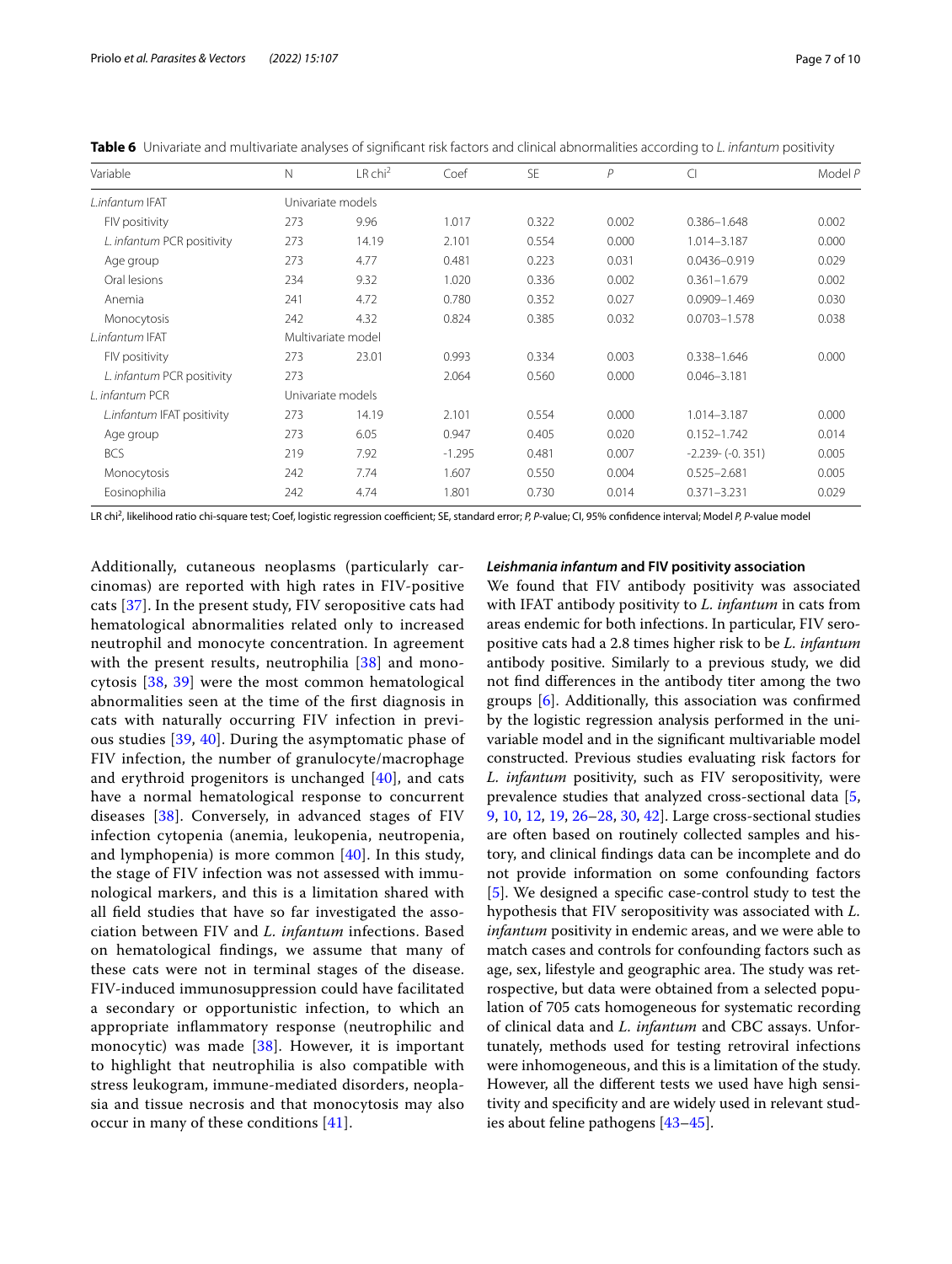As well as cross-sectional studies, case-control studies are not able to prove which of the associated variables has a causative role. This question is answered by longitudinal feld investigations which unfortunately are not easily performed in veterinary medicine.

We did not fnd associations of FIV seropositivity with *L. infantum* PCR positivity. We performed PCR assays on three diferent tissues preferring non-invasive samples (swabs) and residual EDTA blood, and the number of PCR-positive cats was low when the sample size was calculated according to IFAT positivity. Consequently, results concerning PCR should be interpreted with caution, and a larger sample size should be assessed. However, in the multivariate model, PCR positivity was also a FIV seropositivity predictor for *L. infantum* antibody positivity. Since 1998, a signifcant association between FIV infection and anti-*L. infantum* antibodies was reported [\[10](#page-8-4)], and subsequently many other studies have confrmed this association with *L. infantum* antibody [[12,](#page-8-9) [19](#page-8-13), [26](#page-9-5), [27\]](#page-9-22), PCR [\[28](#page-9-6), [42](#page-9-19)], antibody and/or PCR [[5,](#page-8-5) [9](#page-8-7)] positivity. However, sample size and FIV prevalence were variable in these studies as well as diagnostic techniques used to evaluate both FIV and *L. infantum* positivity, and this is a limitation to compare results from diferent studies or make a meta-analysis. The role of FIV coinfection in *L. infantum*-positive cats could therefore be better investigated by evaluating markers useful to assay the cat immunocompetence. In *L. infantum*-infected dogs, susceptibility to the development of clinical disease is due to reduced cellular immune response and high antibody level [[46\]](#page-9-23). Adaptive humoral and cell-mediated immune response is elicited by *L. infantum* feline infection, but no diference was found in FIV seropositive cats in a study evaluating the ex vivo blood production of *L. infantum*specific IFN-γ  $[6]$  $[6]$ .

The selected cohort of 273 cats included only cats > 6 months in order to examine cats exposed to sand fies for at least one transmission season, and we analyzed two different cutoff values for setting age groups to compare cats exposed to two or three transmission seasons with cats exposed to four or more sand fy seasons. In fact, age was often found to be a risk factor for cat *L. infantum* positivity in previous studies. In particular, cats > 12  $[13, 47]$  $[13, 47]$  $[13, 47]$  $[13, 47]$ , 24  $[7]$  $[7]$  or 36 months  $[9, 12]$  $[9, 12]$ [28,](#page-9-6) [48](#page-9-25)] were more frequently found infected. However, we did not fnd signifcant diferences in *L. infantum* positivity among age groups of case and control cats, similarly to other studies comparing *L. infantum* positivity in cats of various age groups [[26](#page-9-5), [27](#page-9-22)] and where age analysis did not include age grouping [[30](#page-9-18)]. Higher antibody titers in dogs are associated with the progression of infection to disease, but a longitudinal clinical, serological and parasitological evaluation of cats is needed to correctly analyze these data [\[46\]](#page-9-23). However, age can also infuence host susceptibility to diseases in case of kittens or senior age [[49,](#page-9-26) [50\]](#page-9-27), but we did not set age groups with this aim. Iatta et al. [\[5](#page-8-5)] compared cats aged between 19 and 72 months (adults) with younger and older cats. Curiously, these adult cats had the highest risk for *L. infantum* positivity compared to the other age groups [[5\]](#page-8-5).

Akhtardanesh and others (2020) evidenced by a multivariate logistic regression analysis that *L. infantum* infection was more frequent in adult (particularly cats>3 years old) and FIV seropositive cats [\[28](#page-9-6)]. Diferently, when we stratifed results of IFAT *L. infantum* and FIV seropositive cats according to selected covariates (Table [5](#page-5-2)), we found higher odds in males compared to females, in outdoor compared to indoor cats and in cats from rural and suburban areas compared to those from urban areas. Interestingly, males were always the sex category more frequently found positive in other studies detecting a signifcant sex diference in *L. infantum* positivity of cats [\[13,](#page-8-10) [26](#page-9-5), [51](#page-9-28)]. Concerning lifestyle and housing, other studies found a signifcantly higher *L. infantum* positivity in cats from multi-cat compared to single-cat households [\[48](#page-9-25)], from rural compared to urban areas [\[51\]](#page-9-28) and from colonies compared to catteries [\[47](#page-9-24)].

Concerning clinical fndings (Table [5\)](#page-5-2), the higher odds were for pale mucous membranes, low BCS and oral lesions. These latter findings are reported in feline leishmaniosis, and oral lesions are among the most frequent clinical signs observed in clinical cases [\[3\]](#page-8-2). Unfortunately, the clinicopathological data available from all 273 selected cats included only CBC, and no other clinicopathological abnormalities could be analyzed in the matched cats. This is a limitation of the study, and we are able to provide information only about CBC abnormalities that were not signifcantly associated with positivity to both pathogens.

#### **Conclusions**

This case-control study documents that FIV seropositive cats with no hematological abnormalities suggestive of an advanced stage of FIV infection are more prone to be *L. infantum* seroreactive by IFAT in endemic areas. Therefore, FIV seropositive cats should be tested for *L. infantum* antibodies and treated to prevent sand fly bites. Pale mucous membranes, low BCS and oral lesions but no CBC abnormalities were signifcantly associated with the coinfection.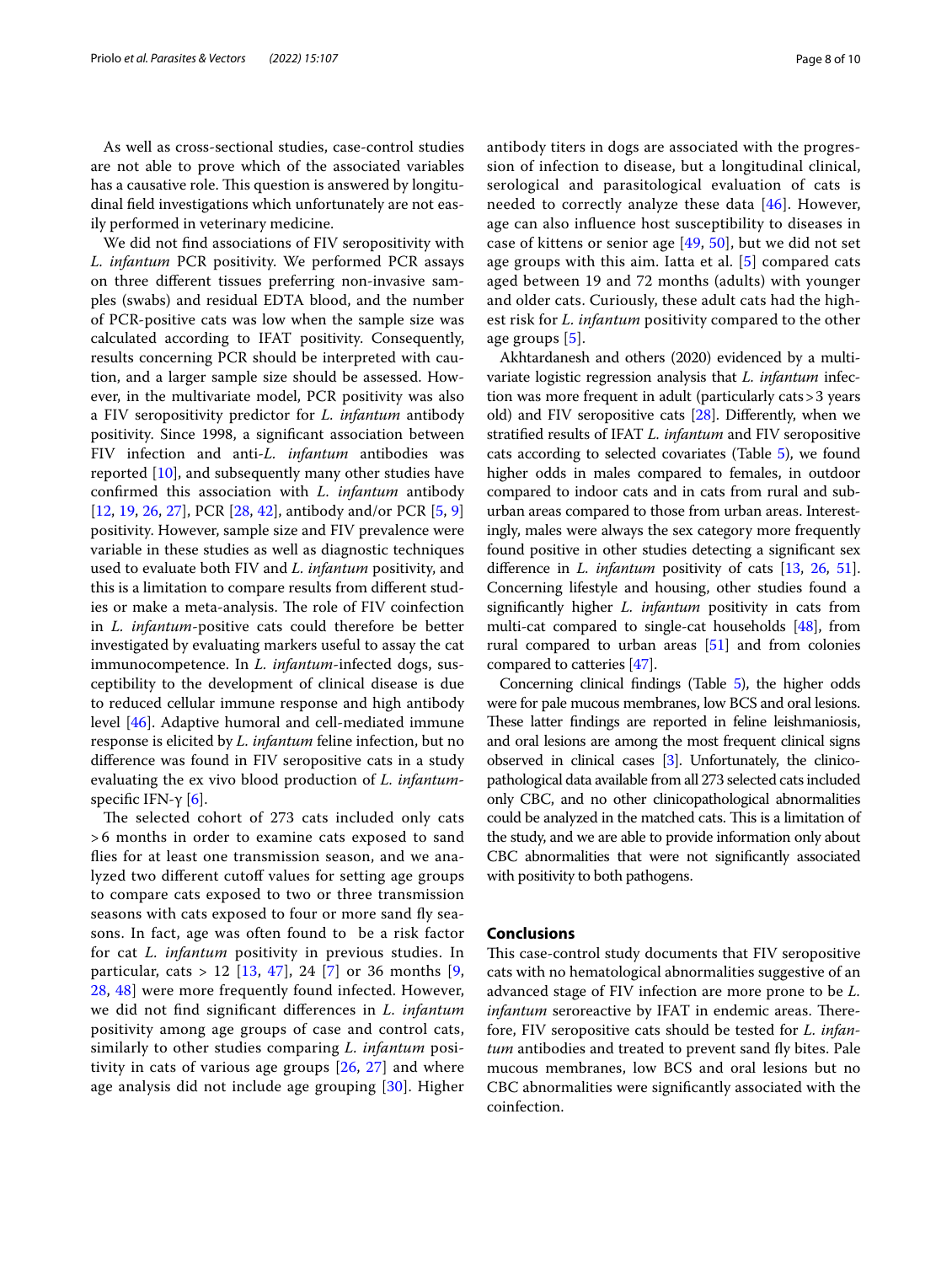# **Supplementary Information**

The online version contains supplementary material available at [https://doi.](https://doi.org/10.1186/s13071-022-05230-w) [org/10.1186/s13071-022-05230-w.](https://doi.org/10.1186/s13071-022-05230-w)

**Additional fle 1: Table S1.** Reference values of complete blood count (CBC) parameters statistically evaluated. RV: reference values.

#### **Acknowledgements**

The authors are grateful to Sara Montserrat‐Sangrà, (Departament de Medicina i Cirurgia Animals, Facultat de Veterinària, Universitat Autònoma de Barcelona, Bellaterra, Spain), Angela Burrascano, (Dipartimento di Scienze Veterinarie, Università degli Studi di Messina), Istituto Maimònides de Investigaciòn Biomèdica de Cordoba (Cordoba, Spain), and Centro de Sanidad y Bienestar Animal (SBA) de Sadeco (Cordoba, Spain) for technical collaboration. The paper has been sponsored by Elanco Animal Health in the framework of the 16th CVBD® World Forum Symposium.

#### **Authors' contributions**

VP conceived the research study. VP, MFP and GD collected samples and carried out laboratory work with the supervision and/or collaboration of MM, MGP, LSG, PMO, ARB and FV. VP, MFP, MGP and GD selected data. VP and MM performed the statistical analysis. VP, MGP and MM interpreted the results. VP, MGP and GD wrote the frst draft of the manuscript. MGP, MM, GD and LSG revised the manuscript. All authors agreed to be personally accountable for the author's own contributions and to ensure that questions related to the accuracy or integrity of any part of the work, even ones in which the author was not personally involved, are appropriately investigated, resolved and the resolution documented in the literature. All authors read and approved the fnal manuscript.

#### **Funding**

Not applicable.

#### **Availability of data and materials**

Data supporting the conclusions of this article are included in the report. Raw data are available from the corresponding author upon reasonable request.

## **Declarations**

#### **Ethics approval and consent to participate**

Cats were sampled during the annual health check, elective surgery or trapneuter‐release programs and always after the signature of informed consent by the owner. Residual blood samples were mainly used for cats from Catalonia. Colony stray cats from Cordoba were sampled after approval by Centro de Sanidad y Bienestar Animal (SBA) de SADECO.

#### **Consent for publication**

Not applicable.

#### **Competing interests**

The authors declare that they have no competing interests.

#### **Author details**

<sup>1</sup> Dipartimento di Scienze Veterinarie, Università di Messina, Messina, Italy. <sup>2</sup>Departament de Medicina i Cirurgia Animals Facultat de Veterinaria, Universitat Autònoma de Barcelona, Bellaterra, Barcelona, Spain. <sup>3</sup>Facultad de Medicina Veterinaria, Universidad de Córdoba, Campus Rabanales, Córdoba, Spain. <sup>4</sup>Centro di Referenza Nazionale per la Leishmaniosi (CReNaL), Istituto Zooproflattico Sperimentale della Sicilia "A. Mirri", Palermo, Italy.

Received: 30 January 2022 Accepted: 2 March 2022 Published online: 10 May 2022

#### **References**

- <span id="page-8-0"></span>1. Cardoso L, Schallig H, Persichetti MF, Pennisi MG. New epidemiological aspects of animal leishmaniosis in Europe: the role of vertebrate hosts other than dogs. Pathogens. 2021;10:307.
- <span id="page-8-1"></span>2. Pennisi MG. Leishmaniosis of companion animals in Europe: an update. Vet Parasitol. 2015;208:35–47.
- <span id="page-8-2"></span>3. Pennisi MG, Persichetti MF. Feline leishmaniosis: is the cat a small dog? Vet Parasitol. 2018;251:131–7.
- <span id="page-8-3"></span>4. Iatta R, Mendoza-Roldan JA, Latrofa MS, Cascio A, Brianti E, Pombi M, et al. *Leishmania tarentolae* and *Leishmania infantum* in humans, dogs and cats in the Pelagie archipelago, southern Italy. Plos Neglect Trop D. 2021;15:e0009817.
- <span id="page-8-5"></span>5. Iatta R, Furlanello T, Colella V, Tarallo VD, Latrofa MS, Brianti E, et al. A nationwide survey of *Leishmania infantum* infection in cats and associ‑ ated risk factors in Italy. Plos Neglect Trop D. 2019;13:e0007594.
- <span id="page-8-15"></span>Priolo V, Martínez-Orellana P, Pennisi MG, Masucci M, Prandi D, Ippolito D, et al. *Leishmania infantum*-specifc IFN-γ production in stimulated blood from cats living in areas where canine leishmaniosis is endemic. Parasit Vector. 2019;12:133.
- <span id="page-8-6"></span>7. Otranto D, Napoli E, Latrofa MS, Annoscia G, Tarallo VD, Greco G, et al. Feline and canine leishmaniosis and other vector-borne diseases in the Aeolian Islands: pathogen and vector circulation in a confined environment. Vet Parasitol. 2017;236:144–51.
- <span id="page-8-16"></span>Persichetti MF, Pennisi MG, Vullo A, Masucci M, Migliazzo A, Solano-Gallego L. Clinical evaluation of outdoor cats exposed to ectoparasites and associated risk for vector-borne infections in southern Italy. Parasit Vector. 2018;11:136.
- <span id="page-8-7"></span>9. Pennisi MG, Lupo T, Malara D, Masucci M, Migliazzo A, Lombardo G. Serological and molecular prevalence of *Leishmania infantum* infection in cats from Southern Italy. J Feline Med Surg. 2012;14:656–7.
- <span id="page-8-4"></span>10. Pennisi MG, Masucci M, Catarsini O. Presenza di anticorpi anti-*Leishmania* in gatti FIV+ che vivono in zona endemica. Atti LII Convegno Società Italiana Scienze Veterinarie. 1998;52:265–6.
- <span id="page-8-8"></span>11. Latrofa MS, Iatta R, Toniolo F, Furlanello T, Ravagnan S, Capelli G, et al. A molecular survey of vector-borne pathogens and haemoplasmas in owned cats across Italy. Parasit Vectors. 2020;13:116.
- <span id="page-8-9"></span>12. Pennisi MG. A high prevalence of feline leishmaniasis in southern Italy. Proceedings of the second international canine leishmaniasis forum, Sevilla, Spain. 2002. p. 39–48.
- <span id="page-8-10"></span>13. Montoya A, García M, Gálvez R, Checa R, Marino V, Sarquis J, et al. Implications of zoonotic and vector-borne parasites to free-roaming cats in central Spain. Vet Parasitol. 2018;251:125–30.
- <span id="page-8-18"></span>14. Miró G, Rupérez C, Checa R, Gálvez R, Hernández L, García M, et al. Current status of *L. infantum* infection in stray cats in the Madrid region (Spain): implications for the recent outbreak of human leishmaniosis? Parasit Vector. 2014;7:112.
- <span id="page-8-17"></span>15. Ayllón T, Diniz PPVP, Breitschwerdt EB, Villaescusa A, Rodríguez-Franco F, Sainz A. Vector-borne diseases in client-owned and stray cats from Madrid, Spain. Vector Borne Zoonot. 2012;12:143–50.
- <span id="page-8-11"></span>16. Ayllon T, Tesouro MA, Amusategui I, Villaescusa A, Rodriguez-Franco F, Sainz A. Serologic and molecular evaluation of *Leishmania infantum* in cats from Central Spain. Ann N Y Acad Sci. 2008;1149:361–4.
- <span id="page-8-12"></span>17. Sherry K, Miró G, Trotta M, Miranda C, Montoya A, Espinosa C, et al. A serological and molecular study of *Leishmania infantum* infection in cats from the Island of Ibiza (Spain). Vector Borne Zoonot. 2011;11:239–45.
- 18. Millán J, Zanet S, Gomis M, Trisciuoglio A, Negre N, Ferroglio E. An investi‑ gation into alternative reservoirs of canine leishmaniasis on the endemic Island of Mallorca (Spain): reservoirs of *Leishmania infantum* in Mallorca island. Transbound Emerg Dis. 2011;58:352–7.
- <span id="page-8-13"></span>19. Alcover MM, Basurco A, Fernandez A, Riera C, Fisa R, Gonzalez A, et al. A cross-sectional study of *Leishmania infantum* infection in stray cats in the city of Zaragoza (Spain) using serology and PCR. Parasit Vector. 2021;14:178.
- <span id="page-8-14"></span>20. Martin Sanchez J, Acedo C, Munozperez M, Pesson B, Marchal O, Morillasmarquez F. Infection by *Leishmania infantum* in cats: epidemiological study in Spain. Vet Parasitol. 2007;145:267–73.